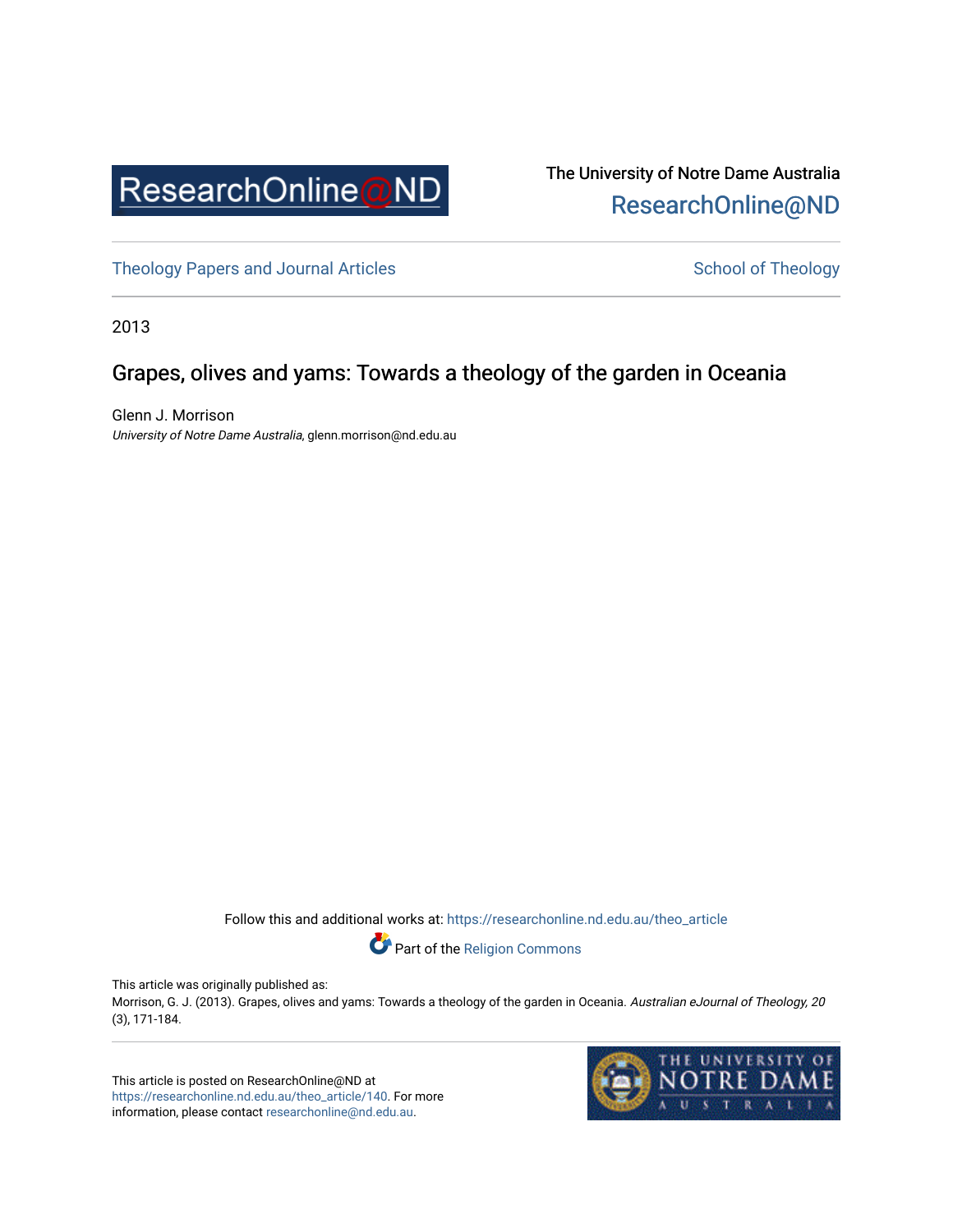I

# Grapes, Olives and Yams: towards a theology of the garden in Oceania

## Glenn Morrison

*Abstract: Pursuing a theology of the garden in Oceania, the article develops Ilaitia Tuwere's Fijian theological perspectives with Emmanuel Levinas' philosophy and Talmudic readings. The defining experience in the Oceanic garden is mercy. Through the bodiliness and otherness of Jesus, the chief Gardener, an immemorial truth emerges: the land (*vanua*) testifies to the mercy (maternity) of God, revealing a garden (*were*) of justice, repentance, peace, healing and the forgiveness of sins. Indeed, our hope for the reign of God is not useless and for nothing, for it becomes the very source of the fecundity of time and the positive value of history, moving us on with confidence and courage to encounter Edens and Gethsemanes in the Oceanic garden.*

*Key Words:* Eden; Garden; Gethsemane; Levinas; Oceania; Reign of God; Tuwere

n Oceanic theology of the garden concerns the language of [ot](#page-1-0)herness and hope for the reign of God. The Oceanic garden, "the garden of yams"1 so to speak, lies in a realm beyond the essence of self-interest and competing ideologies. Otherwise than rejection and hostility, the garden of sacred soil and plants, "this delicious solitude", transcends the "rude" totality of anonymous and depersonalising behaviour.[2](#page-1-1) In Oceanic culture and theology, the garden is a sacred place revealing an important global dimension. More than a mere sign, the garden of yams orders and ordains the indigenous people of Oceania – Australia, Melanesia, Polynesia and Micronesia – to bear witness to and savour a life otherwise than the "bent"[3](#page-1-2) world of globalization, secularization, consumerism, environmental devastation and the anarchy of the internet. From the depths of the resurrection effect and the joy of waiting for Parousia, the Oceanic garden

<span id="page-1-0"></span><sup>1</sup> Given that yams have special and sacred significance in Fijian culture, the analogy, "the garden of yams", for the purposes of the paper points to a future world and hope for the reign of God in Oceania. Describing the sacredness of root-crops such as yams, Ilaitia Tuwere writes: "Root crops such as *dalo*, and *uvi* (yam) are described as *kakana dina* (lit. true food) to distinguish them from other vegetables or fruit in a meal. *Kabana dina* are foods whose symbolic value are richest. In old Fiji, their cultivation and production involved ritual observance at definite times of the year. The fact that these staple foods remain in use and rituals continue to be observed – particularly offering of the *i sevu* (first fruit) to the chief and to the church – indicate a cultural constant." Ilaitia Tuwere, *Vanua: Towards a Fijian Theology of Place* (Suva, Fiji: Institute of Pacific Studies, 2002), 36.

<span id="page-1-1"></span><sup>2</sup> References made to Andrew Marvell's poem, "The Garden": "Your sacred plants, if here below, Only among the plants will grow**;** Society is all but rude, To this delicious solitude." http://www.luminarium.org/ sevenlit/marvell (accessed June 17, 2013).

<span id="page-1-2"></span><sup>3</sup> A reference to Gerard Manley Hopkins' poem, "God's Grandeur": "Because the Holy Ghost over the bent World broods with warm breast and with ah! bright wings." Gerard Manley Hopkins, selected with an introduction and notes by W.H. Gardner, *Poems and Prose* (Ringwood, Vic: Penguin Books, 1988), 27.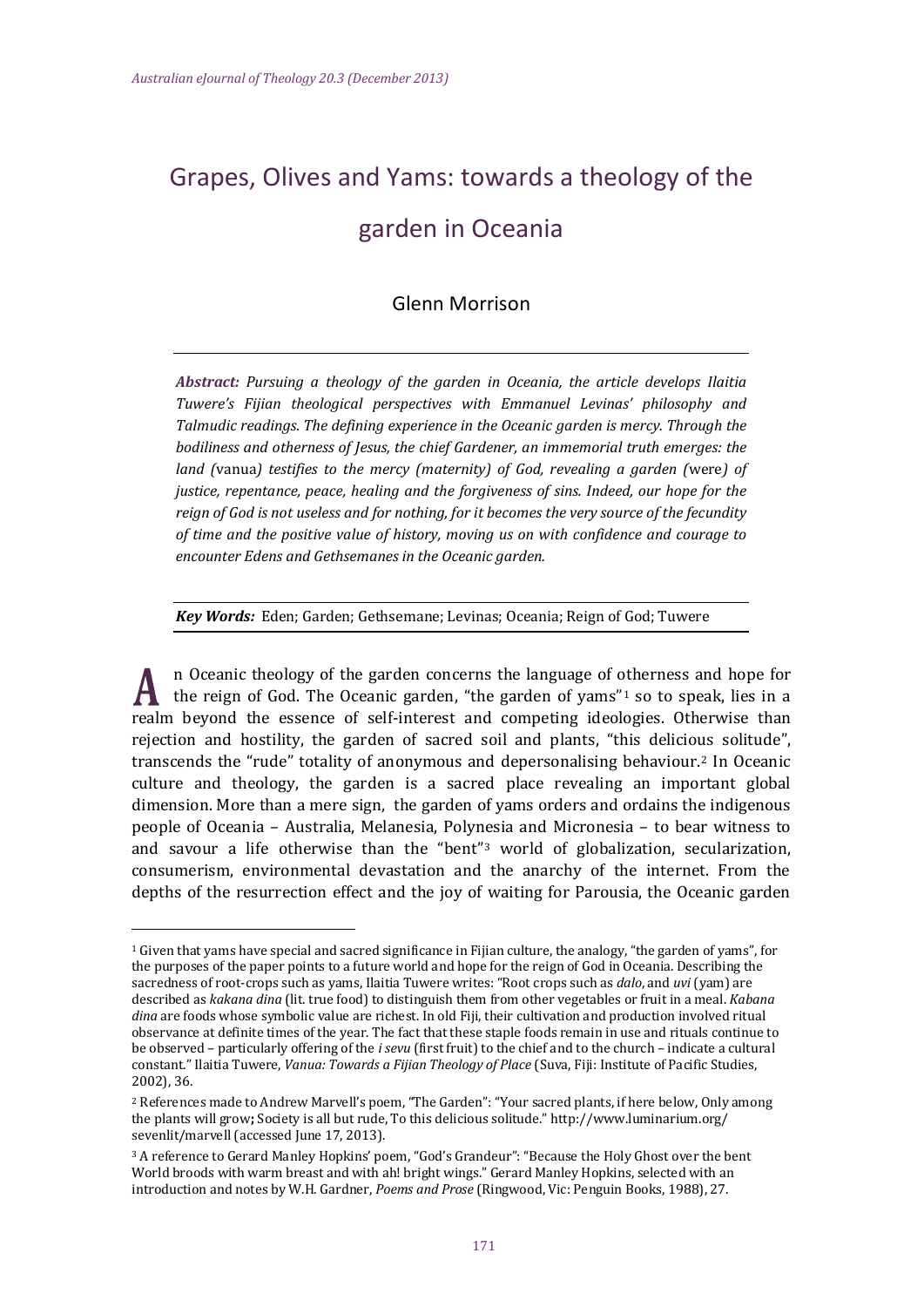signifies a future world of infinite responsibility. In terms of Levinas' philosophy, the future world refers to "a past that was never present", a testimony ["a](#page-2-0)s simple as 'hello'", and an ancient vintage of "what no eye has seen" (Isa 64:4; 1 Cor 2:9).4

The land and the ocean, and the gardens and peoples of Oceania are integrally part of this future world. Amongst the faces of the people of the pacific lies an ocean of good news, root-crop gardens of hope for the reign of God, and islands sprouting tradition, culture, society, otherness and "the ultimate 'face of the land' Jesus Christ the incarnate Son of the Trinity."[5](#page-2-1) Each country, each Island home, holds a common sacred teaching and vocation, namely, [t](#page-2-2)o be "called to become God's Garden-community in each place and at the global level."<sup>6</sup> But to understand and to listen, not only must there be a deep acknowledgement within one's heart and soul of the value of Oceania, but also towards the value of the peoples of Oceania. To use a Levinasian term related to otherness, the [O](#page-2-3)ceanic garden of yams unveils the gift of diachrony, "the one-for-the-other in proximity."7 Given the nature of proximity of the Pacific islands to one another, diachrony speaks of hospitality, of being like (diverted by) God to have a "devotion" and "love" of the stranger.<sup>[8](#page-2-4)</sup>

Emmanuel Levinas (1906-1995), the French Jewish philosopher and Talmudic scholar, developed the concept of diachrony in ethical, phenomenological, and biblical terms. It provides a very useful ethical metaphysical term to inspire theological reflection upon the reign of God in the Oceanic garden. Admittedly, diachrony is an enigmatic concept because it speaks of an immemorial past, a past that has never been present in the raw reality of war, self-interest, exploitation and injustice. In Fijian culture, diachrony shows a resemblance to the "concept of *i cavuti* [naming]", establishing a sense [of](#page-2-5)  "identity", "meaning", "belongingness" and "history" in "a piece of land" (*vanua*).9 Moreover, "the cultivation and making of the annual yam garden" signifies an encounter of "primeval time" (similar to the sense of "the Australian Aboriginal concept of dreamtime") in the rhythm, beauty and goodness of *vanua*: "the flowering of fruit trees, spawning of fish, appearance of sea-worms on the reefs and so forth."[10](#page-2-6) Indeed, diachrony comes to mind through cultivating a sense of peace, mercy and love, that is, something similar to a "biblical covenant, the basis of which is community."<sup>[11](#page-2-7)</sup> Where ethics and prayer come together in community, the immemorial divine command to love one another (Jn 13:34) evokes the story of Christ. For diachrony, growing in responsibility for the other through time and in community, can be translated theologically as the resurrection effect, "of the

<span id="page-2-0"></span><sup>4</sup> Emmanuel Levinas, "Truth of Disclosure and Truth of Testimony" in *Basic Philosophical Writings*, edited by Adriaan T. Peperzak, Simon Critchley and Robert Bernasconi (Bloomington: Indiana University Press, 1996), 102-103; and Emmanuel Levinas, *Difficult Freedom: Essays on Judaism*, translated by Seán Hand (Baltimore: The John Hopkins University Press, 1990), 60, 66-67.

<span id="page-2-1"></span><sup>5</sup> Tuwere, *Vanua*, 83.

<span id="page-2-2"></span><sup>6</sup> Ibid., 208.

<span id="page-2-3"></span><sup>7</sup> Emmanuel Levinas, *Otherwise than Being or Beyond Essence*, translated by Alphonso Lingis (Pittsburgh, PA: Duquesne University Press, 1999), 67.

<span id="page-2-4"></span><sup>8</sup> Emmanuel Levinas, "Foreword" in *Of God Who Comes to Mind*, translated by Bettina Bergo (Stanford CA: Stanford University Press, 1988), xiv.

<span id="page-2-5"></span><sup>9</sup> Tuwere, *Vanua*, 92.

<span id="page-2-6"></span><sup>10</sup> Ibid., 92-93.

<span id="page-2-7"></span><sup>11</sup> Ibid., 93.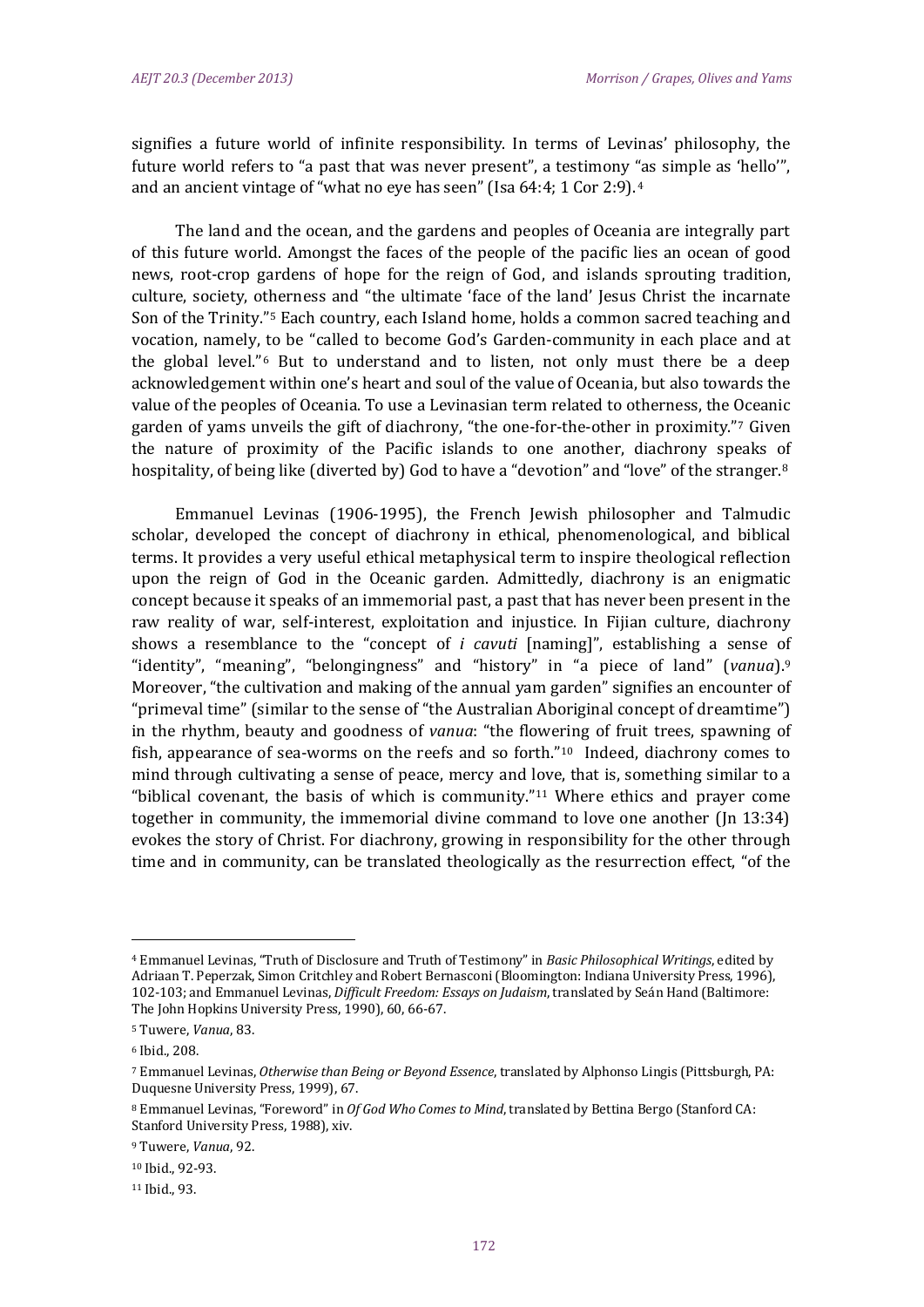act of God in raising Jesus from the dead."[12](#page-3-0) In animating terms, Levinas describes the dramatic effect of diachrony:

The one-for-the-other has the form of sensibility or vulnerability, pure passivity of susceptibility, passive to the point of becoming an inspiration, that is, alterity in the same, the trope of the body animated by the soul, psyche in the form of a hand that gives even the bread taken from its own mouth. Here the psyche is the maternal body.<sup>[13](#page-3-1)</sup>

The idea of diachrony is an inherent warning for theology not to fall into a pit of propositional language. Levinas is wary of such language fuelled by the categories of Being, objectivity and presence, inviting us to think of theology otherwise[.14](#page-3-2) In terms of approaching Being (such as reality and existence), we tend to reduce it to our *personal* reality and *egoistic* existence before engaging ethically through freedom, responsibility compassion and sacrifice. The fall into objectivity in comparison breeds a cold and stifling relation where we rely on facts rather than truth. Facts can contaminate and even poison ideas into thematisations or rationalisations, resulting in analogies that espouse racism, arrogance, hatred and even murder. In Australia, we can think of the doctrine of *Terra Nullius*, a cruel judg[em](#page-3-3)ent and analogy that sets out to "generalise" and link the "known and the unknown,"15 that is to say, reducing the known (the absence of western civilisation) to define the aboriginal people and culture (the unknown). And in the case of employing the language of experience, the temptation is to treat it like a totality and reduce it to *my* experience, a myopic lens that ends in division and breeds human animals (cf. 1 Cor 11:21). So then, the language of theology needs to be wary of falling into ontotheology and the categories of Being, objectivity and presence. In response, we need [a](#page-3-4)  language of alterity, of otherness and diachrony, to bring theology into the site of ethics.<sup>16</sup> In an Oceanic perspective, for example, theology articulates a maternal sense of *vanua* (or *were*) as womb or placenta, encouraging patience for the birth of "a kairos moment" of mercy for "the whole cosmos or world" (cf. Matt 5: 5, 7).<sup>[17](#page-3-5)</sup> Contextual theologies like Oceanic theology can help us then to think and act otherwise, creating a sense of otherness, maternity and bodiliness.

Steven Bevans, advocates something close to the language of alterity in his work on contextual theology:

Contextual theology can be defined as a way of doing theology in which one takes into account: the spirit and message of the gospel; the tradition of the Christian people; their culture in which one is theologizing; and social change in that culture, whether brought about by western technological process or the grass-roots struggle for equality, justice and liberation.[18](#page-3-6)

<span id="page-3-0"></span><sup>12</sup> Anthony J. Kelly, *The Resurrection Effect: Transforming Christian Life and Thought* (Orbis Books: Maryknoll, New York, 2008), ix.

<span id="page-3-1"></span><sup>13</sup> Levinas, *Otherwise than Being*, 67.

<span id="page-3-2"></span><sup>14</sup> Levinas, *Of God Who Comes to Mind*, xi-xv.

<span id="page-3-3"></span><sup>15</sup> Kevin Hart, *The Trespass of the Sign: Deconstruction, Theology and Philosophy* (New York: Fordham University Press, 2000), 130.

<span id="page-3-4"></span><sup>16</sup> Glenn Morrison, *A Theology of Alterity: Levinas, von Balthasar and Trinitarian Praxis* (Pittsburgh PA: Duquesne University Press, 2013), 1-14.

<span id="page-3-5"></span><sup>17</sup> Tuwere, *Vanua*, 93 and Ilaitia Tuwere, "Jesus as Tui (King) and Turaga (Chief)," in Dennis Gira, Diego Irarrázaval, and Elaine Wainwright (eds.), *Concilium: International Review of Theology (2010/5) Oceania and Indigenous Theologies* (London: SCM Press), 52.

<span id="page-3-6"></span><sup>18</sup> Stephen B. Bevans, *Models of Contextual Theology* (Orbis Books: Maryknoll, New York, 1992), 1.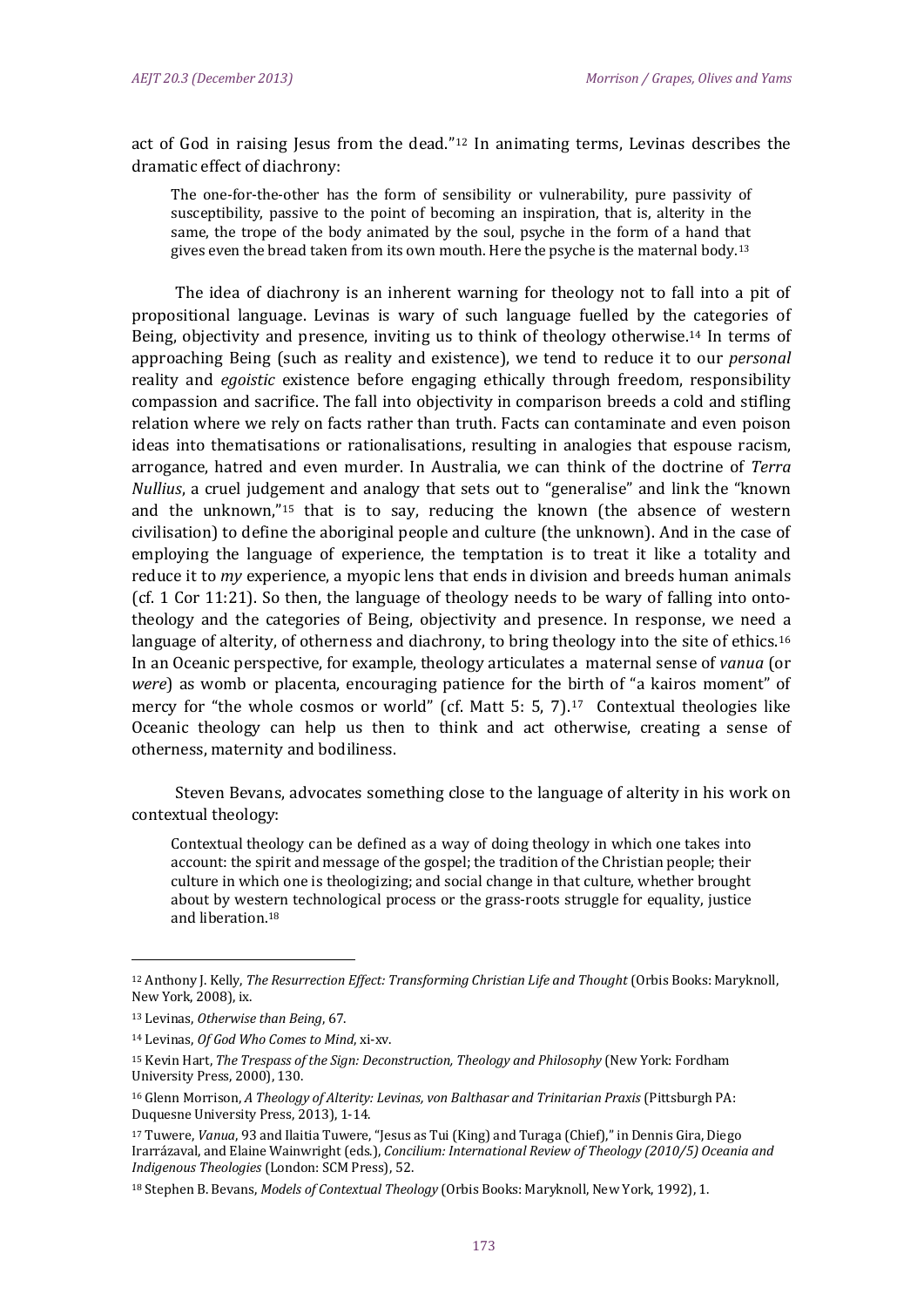Bevan's reflection here on the nature of Contextual theology points to a Levinasian idea of awakening to the traces of personhood in the other's face: their culture, tradition and the way the Gospel inspires the work towards justice and peace. Focusing on the "doing" of Contextual theology leads to diverse perspectives. Choosing but one perspective (like the land or garden) can itself become a theology. On the face of things, if we want then to develop this further, we can speak of "theologies"<sup>[19](#page-4-0)</sup> rather than just "theology", hence "Contextual theologies." Returning now to Levinas' sense of diachrony and otherness (the one-for-the-other), we can move forward to engage our social and cultural context from the "theologies" of Oceania, namely the garden. To this end, Bevans and Levinas provide an important hermeneutical clue. Bevans speaks of the gospel, tradition, culture and society. Levinas testifies to otherness and responsibility. In an Oceanic context, we can ponder: what makes the garden a key milieu of otherness to exemplify Oceanic contextual theologies?

### THE GARDEN IN OCEANIA: *VANUA*, *LOTU* AND BODILINESS

The respected Methodist theologian and author, Ilaitia Tuwere, provides a Fijian theological perspective on the garden (*were*):

*Were* garden reflects the world of the Fijians, their values and value system, their original oral culture, language, and epistemology. *Were* is often spoken of as *werekalou*. As indicated already, *were* is garden, and *kalau* is the Fijian word for god or the deity. The hyphenation *were-kalau* literally means 'garden-god' or 'god-garden' implying that god-is-in-the-garden or the garden-is-in-god. God is *in* the garden and the garden is *in* God, who has always been associated with the *were*. An old Fijian said these words to Revd Allan Tippett, a missionary to Fiji for more than twenty years, in the 1940's: *'Keimami qarave vata na Kalou na iteitei se were.'* (We [exclusive][20](#page-4-1) serve together both God and the garden). The two are interconnected so that one is essentially in the other.<sup>[21](#page-4-2)</sup>

In 2005, an article on Oceanic theologians introduced the four leading Islander theologians: Methodists theologians Sione 'Amanaki Havea (from Tonga) and Sevate Tuwere (from Fiji), Uniting Church theologian Bishop Lesli Boseto (from the Solomon Islands) and Roman Catholic theologian Bishop Patelesio Finau (from Tonga)[.22](#page-4-3) After the Father of Pacific Theology, "the late Sione 'Amanaki Havea, of Tonga" who "coin[ed](#page-4-4) the term 'coconut theology'", Tuwere is considered "the second most important figure."23 For Tuwere, the God of history is the God of the land (*vanua*). The Fijian proverb, "land is people, people is land"[24](#page-4-5) unveils a deeply eschatological principle: "the theological

<span id="page-4-0"></span><sup>19</sup> Emmanuel Levinas, "Foreword" in *Beyond the Verse: Talmudic Readings and Lectures*, translated by Gary D. Mole (Bloomington IN: Indiana University Press, 1994), xiv.

<span id="page-4-1"></span><sup>20</sup> The exclusive sense of the "we" – as opposed to the inclusive sense – does not make reference to the addressee (that is to say, Revd Allan Tippett). Perhaps in subtle way, by learning from an Oceanic theology, the "we" could change one day to an inclusive sense, so that, for example, western theologians might see the very interconnection and unity between service to God and service in the garden.

<span id="page-4-2"></span><sup>21</sup> Ilaitia Tuwere, "Jesus as Tui (King) and Turaga (Chief)," 52.

<span id="page-4-3"></span><sup>22</sup> Charles W. Forman, "Finding Our Own Voice: The Reinterpreting of Christianity by Oceanic Theologians," *International Bulletin of Missionary Research* 29:3 (2005), 116.

<span id="page-4-4"></span><sup>23</sup> Forman, "Finding Our Own Voice," 116.

<span id="page-4-5"></span><sup>24</sup> Ibid., 116.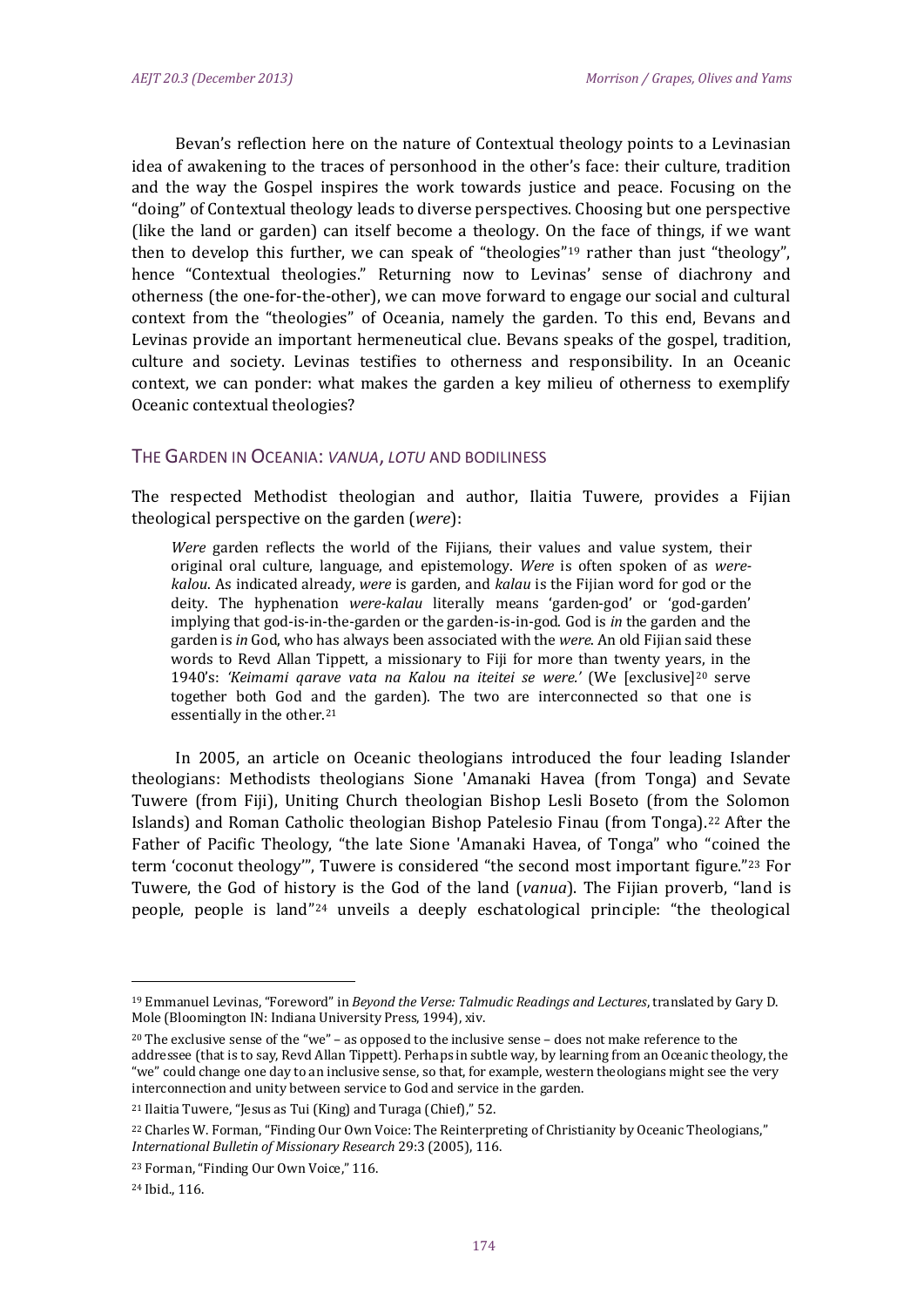discourse about the end of the human person and of history"<sup>[25](#page-5-0)</sup> is a function of the land. Moreover, there is an implied bodiliness of the land and the people together: the people suffer through the sufferings of the land (or the land suffers through the sufferings of the people); the people are wounded through the woundedness of the land (or the land is wounded through the woundedness of the people); and the people enjoy through the enjoyment of the land (or the land enjoys through the enjoyment of the people).

Bodiliness itself finds some biblical resonance. For example, John's Gospel relates: : "I have said these things to you so that my joy may be in you, and that your joy may be complete" (Jn 15:11). Here Jesus, encouraging the disciples to move towards the love of friendship, expresses a path towards joyful fulfilment and bodiliness: that the disciples enjoy through the enjoyment of Christ in them. And Christ's joy, taking root and growing in the disciples, gives hope for friendship ( $\ln 15:14$ ) to mature into a spontaneous sense of responsibility and otherness wherein an ethical, kenotic and paschal speech comes to mind. Such otherness demands facing Jesus' demands and commands with joy. Joy and obligation come together producing a difficult freedom and a difficult adoration. The difficult freedom is to take up an "In-finite" responsibility for the other. The sense of "Infinite" here connotes God-in-the-finite, the awakening of the risen Christ in the other's face. And the sense of a difficult adoration speaks of openness towards God's word in the other's face to the point of being both ordered and ordained to journey into her/his world and heart. Both the practice of a difficult freedom and a difficult adoration further points to the joy of the reign of God: being-for-the-other. Moreover, such ethical and prayerful practice and bodiliness identifies a "non-thematisable"[26](#page-5-1) realm, namely a kingdom beyond the totality of self-interest, objective facts and representations of egoistic experiences. In terms of transposing this to the concept of *vanua* (land/people),<sup>[27](#page-5-2)</sup> the non-thematisable (resisting the violence of political and economic injustice) reign of God is represented as both person and land, namely Jesus Christ and the garden respectively. The Fijian proverb, "land is people, people is land" can further extend our imagination biblically and theologically. The sense of the land as garden has both protological and eschatological perspectives as we think of the Garden of Eden and the Garden of Olives (Gethsemane). And in a developing Trinitarian context, the garden of yams is the place of "reli[gio](#page-5-3)us conversion" to the reign of God, encouraging the one working in the "sacred soil"28 to adore the [Fa](#page-5-4)ther, to breathe through the breath of the Holy Spirit and to live in the light of the Word.29

Proclaiming the reign of God, Jesus-in-the-garden invites us to "focus on wondrous new hopes."<sup>[30](#page-5-5)</sup> Let us imagine then that Jesus, the "chief Gardener" <sup>[31](#page-5-6)</sup>, carries an ancient and immemorial invitation. He invites us to *vanua* (the world, land and people), the very garden of yams, to listen to the Spirit, embrace the Father's will, and learn the art of justice, mercy and sacrifice. Moreover the more we meditate, contemplate and work in the

<span id="page-5-0"></span><sup>25</sup> Peter C. Phan, "Foreword" in Anthony Kelly, *Eschatology and Hope* (Maryknoll, New York: Orbis Books, 2006), ix.

<span id="page-5-1"></span><sup>26</sup> Levinas, *Otherwise than Being*, 52.

<span id="page-5-2"></span><sup>27</sup> Tuwere, *Vanua*, 212.

<span id="page-5-3"></span><sup>28</sup> Matt Tomlinson, "Sacred Soil in Kadavu, Fiji," *Oceania* 72:4 (June, 2002): 237.

<span id="page-5-4"></span><sup>29</sup> Kelly, *Eschatology and Hope*, 209.

<span id="page-5-5"></span><sup>30</sup> Ibid., 182.

<span id="page-5-6"></span><sup>31</sup> Tuwere, "Jesus as Tui (King) and Turaga (Chief)," 57.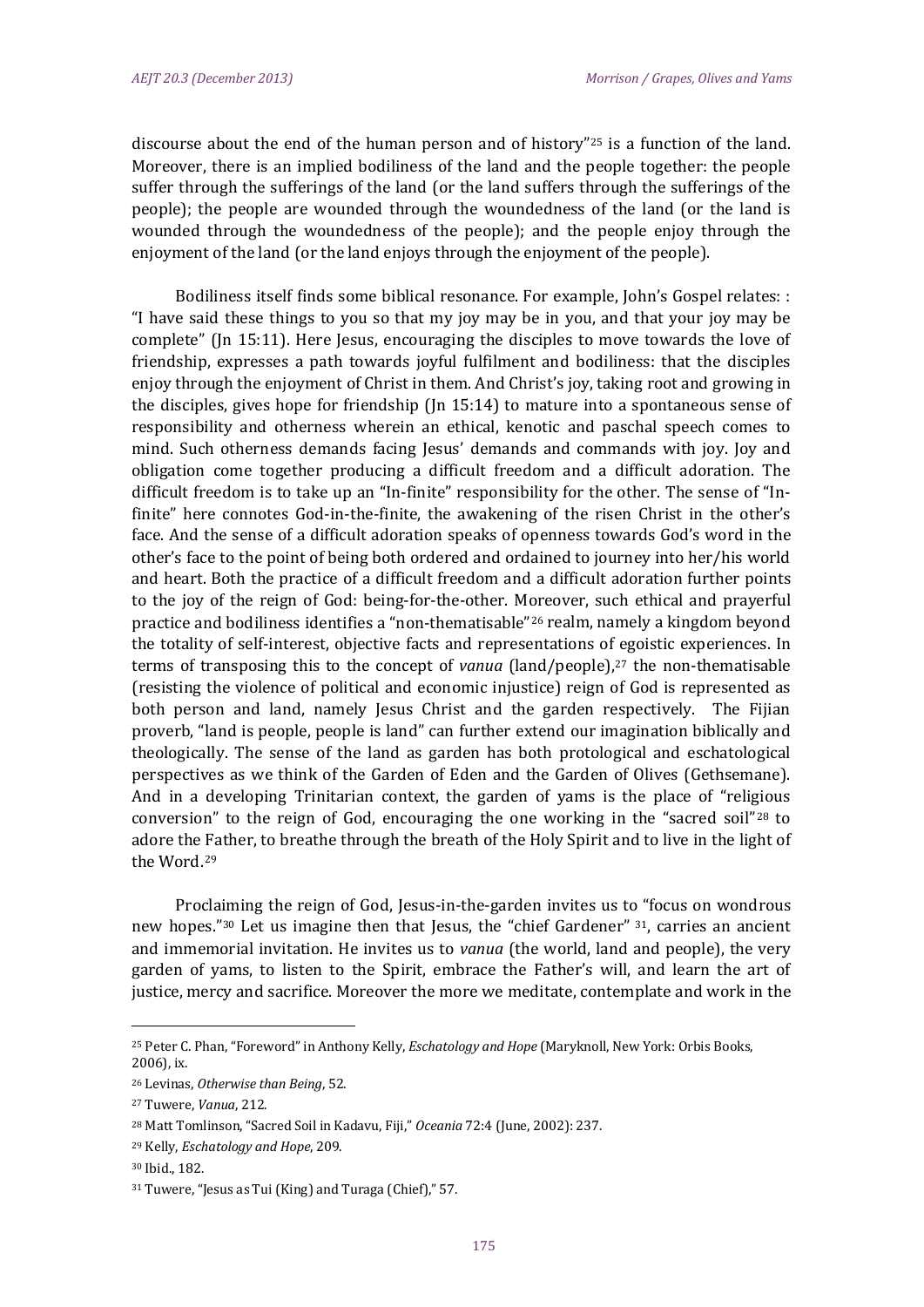garden, the more it becomes fertile with the "true food" (*kakana dina*)<sup>[32](#page-6-0)</sup> of truth and grace. Yet grace might not be unearthed so easily. Just as wisdom puts her servants to the te[st](#page-6-1)  (Sir 4:17), so *vanua* will put her people to the test of humility to face a "persecuted truth"33 demanding conversion to the reign of God and to Jesus-in-the-garden. In Fijian language and culture, there are many pairings. One of these is between *lotu* (worship or Christianity) and *vanua*. Pairings provide a "fundamental organizing principle of many Fijian rituals, and less formal ev[en](#page-6-3)ts as well."<sup>[34](#page-6-2)</sup> There is the saying, "In Fiji all things go in pairs or the sh[ark](#page-6-4)s will bite."35 The pairing between *lotu* and *vanua* represents an engaging tension36 that gives the possibility for ethical transcendence, to encounter God's reign, and to work with (follow) the "chief Gardener",<sup>[37](#page-6-5)</sup> Jesus the Christ. Given that Jesus proclaims the very essence of God's reign (cf. 1 Cor 2:9: "What no eye has seen, nor ear heard, nor the human heart conceived, what God has prepared for those who love him"), the Oceanic garden represents a time and place of pairing where *lotu* and *vanua* are called to enrich one another and nurture other pairings: man and woman, justice and mercy, and peace and healing "to the far and the near" (Isa 57:19).

However the garden also reveals another more disturbing pairing. An Oceanic and Fijian Creation myth may help us to uncover this. *Ratumaibulu* (literally, "the standing-one below the earth") is the Fijian "god of growth and fertility", an androgynous being embodying "the centre and life-force of humanity."[38](#page-6-6) Tuwere explains:

The Fijian creation story points out that *Ratumaibulu*, god of growth and fertility, has a body. The entire *were* is her/his body. All crops including yams, bananas, dalo (taro), corn, and so on in the garden are different parts of her/his body. Because they are different parts of the one body of *Ratu*, they belong together. Each part is essentially part of the whole. When one part suffers the whole garden is affected in one way or another.[39](#page-6-7)

Despite the goodness of bodiliness in the *were* (garden), there exists a "haunting" pairing in the Fijian story of creation. T[he](#page-6-8) *were* is a place of "survival" and "promise" just as it is a site division and suffering.40 And more disturbingly, there lies a terrible ambiguity, enigma, and confusion in the pairing – an inability to discern the difference between survival and promise on the one hand, and division and suffering on the other. In Levinasian terms, this is characterised dramatically as a menacing presence, "the horror of darkness", "the absence of God", the anonymous stirring of the "there is [il y a]", depersonalising existence, and as insomnia, fatigue, and indolence.[41](#page-6-9) Levinas' dramatic imagery can be illustrated whereby the earthly representative of *Ratumaibulu*, *Tui* (King)

<span id="page-6-0"></span><sup>32</sup> Tuwere, *Vanua*, 36.

<span id="page-6-1"></span><sup>33</sup> Emmanuel Levinas, "A Man-God?" in *Entre Nous: Thinking-of-the-Other*, translated from the French by Michael B. Smith and Barbara Harshav (New York: Columbia University Press, 1998), 55.

<span id="page-6-2"></span><sup>34</sup> Tomlinson, "Sacred Soil in Kadavu, Fiji," 237.

<span id="page-6-3"></span><sup>35</sup> Ibid., 237.

<span id="page-6-4"></span><sup>36</sup> Ibid., 237.

<span id="page-6-5"></span><sup>37</sup> Tuwere, "Jesus as Tui (King) and Turaga (Chief)," 57.

<span id="page-6-6"></span><sup>38</sup> Ibid., 53. See also, Tuwere, *Vanua*, 41-43, for a full explanation of the whole creation-myth.

<span id="page-6-7"></span><sup>39</sup> Tuwere, "Jesus as Tui (King) and Turaga (Chief)," 53.

<span id="page-6-8"></span><sup>40</sup> Milad Doueihi, *Earthly Paradise: Myths and Philosophies*, translated by Jane Marie Todd (London: Harvard University Press, 2009), 18-19.

<span id="page-6-9"></span><sup>41</sup> Emmanuel Levinas, *Existence and Existents*, translated by Alphonso Lingis (Dordrecht: Kluwer Academic Publishers, 1995), 58-59, 69, 78.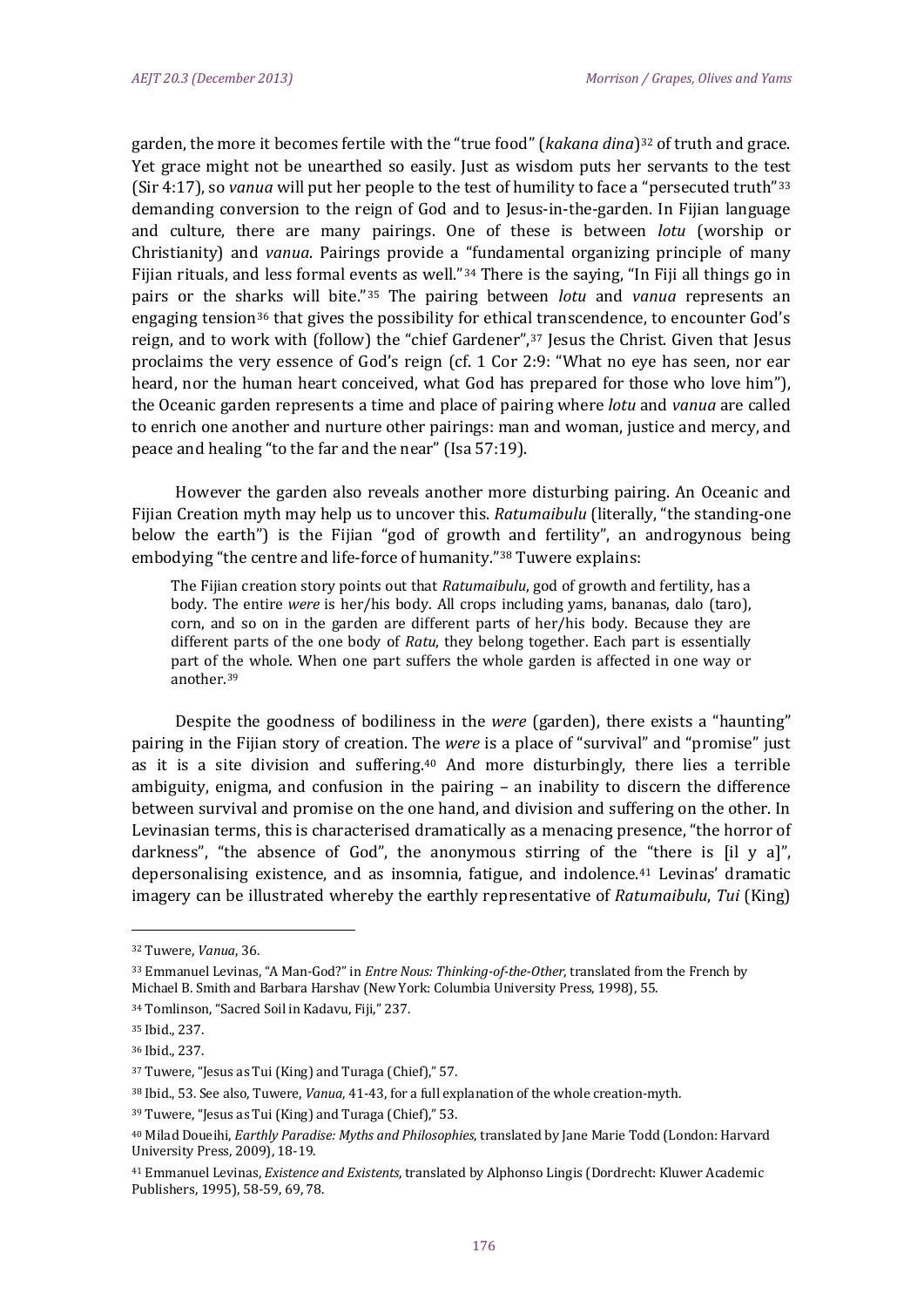or *Turaga* (Chief) does too much sitting rather than bending (service, work in the garden) to the point of abandoning and running away from the garden (as illustrated in the Fijian Creation story). He becomes, like the "there is", "an impersonal form, like in it rains, or it is warm."<sup>[42](#page-7-0)</sup> Consequently, the land including the garden will become useless and a locus of "nothingness."[43](#page-7-1)

The haunting ambiguity is like the horror of losing sense and meaning of God's presence in the service of the *were*. As a result, the otherness of bending and working in the *were* becomes a past that has never been present, a transcendence[44](#page-7-2) that falls into confusion with "uselessness" and depression. Tuwere makes a poignant remark: "Some observers believe that this is slowly happening in the unsettling political situation in present-day Fiji. And something must be done to arrest this downward trend."[45](#page-7-3) Yet the confusion and ambiguity does not necessarily represent the last word. Something can be done. Out of the fatigue and indolence that ravages confusion and ambiguity enters a diachronic hope that "at the very moment where all is lost, everything is possible."[46](#page-7-4) The *were*, recalling the Garden of Creation, also recalls the Garden of Olives, Gethsemane, wherein the kenotic and Trinitarian praxis of the suffering Christ comes to mind.

### GRAPES, OLIVES AND YAMS: FROM EXILE TO HOPE IN THE GARDEN

Philip Gibbs provides an important theological principle and lens: "Life is a hermeneutical key."[47](#page-7-5) Oceanic theology has an affinity to draw conn[ect](#page-7-6)ions between ethical and prayerful human experiences with the natural environment.48 The *were*, or garden, provides a natural Oceanic context. Yet, the challenge always remains for every generation how to safeguard it as a place of ethical metaphysical or transcendent emotions (like contrition and joy) to orient a language of faith, hope, and love. This is important for the garden does not only represent physical realities, but also metaphysical and spiritual ones. Given that "life is a hermeneutical key", looking at the narrative of salvation history provides an opportunity to interpret and give meaning to what often lies at the centre of human experience, namely suffering and joy, the promise of peace, and the grace of mercy in the midst of the struggle for forgiveness and the hope for healing. Let us then consider together the gardens in the Hebrew Bible and the New Testament drawing from systematic theology, Levinas' philosophy and Talmudic reflection, and Oceanic theology. From a Christian theological perspective, the biblical movement from the Garden of Eden (Gen 2:8) to a "garden" (John 18:1), "a place called Gethsemane" (Matt 26:36, Mk 14:32) in the Mount of Olives (Matt 26:30, Luke 22:39) or "the mount called Olivet" (Acts 1:12), is

<span id="page-7-0"></span><sup>42</sup> Ibid., 58.

<span id="page-7-1"></span><sup>43</sup> Tuwere, "Jesus as Tui (King) and Turaga (Chief)," 53; and Levinas, *Existence and Existents*, 64.

<span id="page-7-2"></span><sup>44</sup> Emmanuel Levinas, *Collected Philosophical Papers*, translated by Alphonso Lingis (Pittsburgh PA: Duquesne University Press, 1988), 166.

<span id="page-7-3"></span><sup>45</sup> Tuwere, "Jesus as Tui (King) and Turaga (Chief)," 53-54.

<span id="page-7-4"></span><sup>46</sup> Levinas, *Existence and Existents*, 92.

<span id="page-7-5"></span><sup>47</sup> Philip Gibbs, "Emerging Indigenous Theologies in Oceania," in Gira, Irarrázaval, and Wainwright (eds.,), *Oceania and Indigenous Theologies*, 35.

<span id="page-7-6"></span><sup>48</sup> Ibid., 35.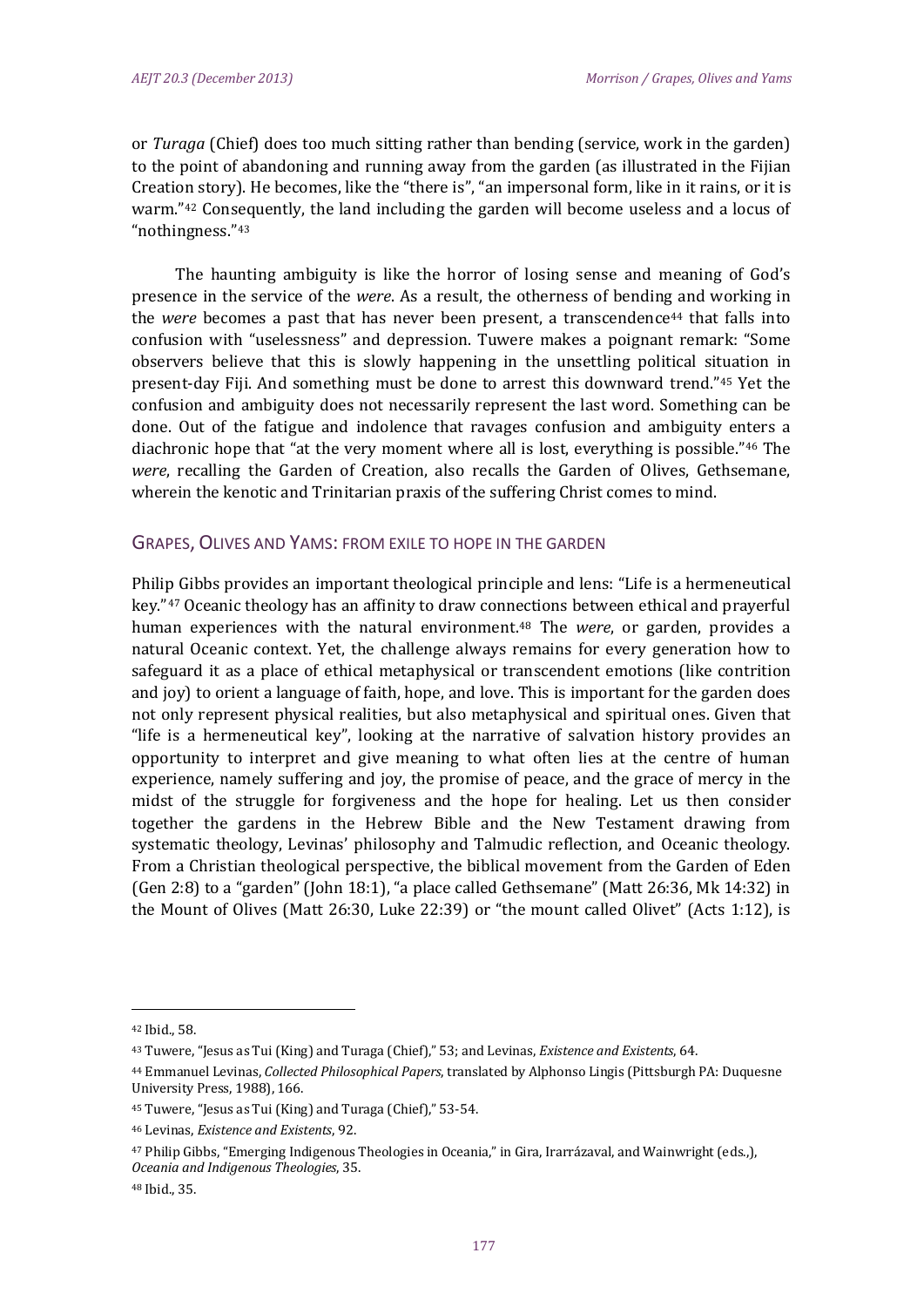exemplary, archetypal and instructive of our human condition. Moreover it deepens the biblical and dialectic experience of suffering and joy.<sup>49</sup>

The departure from Eden (Gen 3:22-24) brings to light a defining experience of human existence – exile. The man and the woman are expelled from Eden, the paradise of hearing God walking "in the garden at the time of the evening breeze" (Gen 3:8). The garden of Gethsemane lies on the hither side of the "lost paradise" and "future world" of Eden.[50](#page-8-1) Gethsemane, an ancient olive vineyard, must always be seen in the light of another vineyard, a more ancient garden, "irrigated by that which no eye has ever seen ..." (Isa 64:4; cf. 1 Cor 2:9), namely Eden. The Talmud (*Sanhedrin 99a*) explains this in terms of eschatological hope: that in a "future world" of "miracles" and "repentant sinners" near t[he](#page-8-2)  end of history, humanity will return to Eden and find a garden adorned by a vineyard.<sup>51</sup> And what shall a repentant humanity discover in the garden? A "wine that has been kept [maturing] with its grapes since the six days of Creation. A famous vintage! An ancient wine that had not been bottled, or even harvested. A wine not given the least opportunity to become adulterated."[52](#page-8-3) According to Levinas, the return to Eden does not denigrate history itself. The exile from Eden leads us to the sense of *felix culpa*, from human fault to benefit. Every human person bears the trace of Eden and exile. And such a trace witnesses to a grace and calling to encounter new Edens, discover new gardens, in our exile.

The human condition of exile challenges us to face the demands of the day with courage and confidence. Giving meaning to our exile helps us to respond creatively and draw out a theological imagination "that we are always in the presence of God."[53](#page-8-4) We can ponder and imagine theologically like the Rabbis in the Talmud that just as there is an ancient vintage of a future world maturing in the Garden of Eden and awaiting our return, so there is also a paschal vintage of salvation maturing in the Garden of Gethsemane, and beckoning our presence. And transposing the Talmudic wisdom to a Christian theological context, we can suggest that the garden of olive groves signifies "a time of greater perfection than that of the happiness tasted in the garden of paradise."[54](#page-8-5) "Thrown out of paradise", our suffering and exile is "non-useless" and not "for nothing."[55](#page-8-6) We are th[row](#page-8-7)n into the world (*vanua*) to work with Jesus, "the Christ of God, the chief Gardener"56 at Gethsemane, and to testify to the "fecundity of time" and the "positive value of history."<sup>[57](#page-8-8)</sup>

Whereas the man and the woman "tasted happiness"<sup>[58](#page-8-9)</sup> in the Garden of Eden, the Christ tasted sorrow in another ancient garden, Gethsemane. The sense of sorrow is accentuated by the symbolism and folk law attached to olive trees. Olive trees are known

<span id="page-8-0"></span><sup>49</sup> Hans Urs von Balthasar, *The Glory of the Lord. A Theological Aesthetics, Vol. VII Theology: The New Covenant*, translated by Brian McNeil C.R.V. (Edinburgh: T&T Clark, 1989), 534.

<span id="page-8-1"></span><sup>50</sup> Emmanuel Levinas, *Difficult Freedom*, 67.

<span id="page-8-2"></span><sup>51</sup> Ibid., 60, 67.

<span id="page-8-3"></span><sup>52</sup> Ibid., 66-67.

<span id="page-8-4"></span><sup>53</sup> Hilary Putnam, *Jewish Philosophy as a Guide to Life: Rosenzweig, Buber, Levinas, Wittgenstein* (Bloomington: Indiana University Press, 2008), 34-35.

<span id="page-8-5"></span><sup>54</sup> Levinas, *Difficult Freedom*, 67-68.

<span id="page-8-6"></span><sup>55</sup> Levinas, "Useless Suffering" in *Entre Nous*, 100.

<span id="page-8-7"></span><sup>56</sup> Tuwere, "Jesus as Tui (King) and Turaga (Chief)," 57.

<span id="page-8-8"></span><sup>57</sup> Levinas, *Difficult Freedom*, 67-68.

<span id="page-8-9"></span><sup>58</sup> Ibid., 68.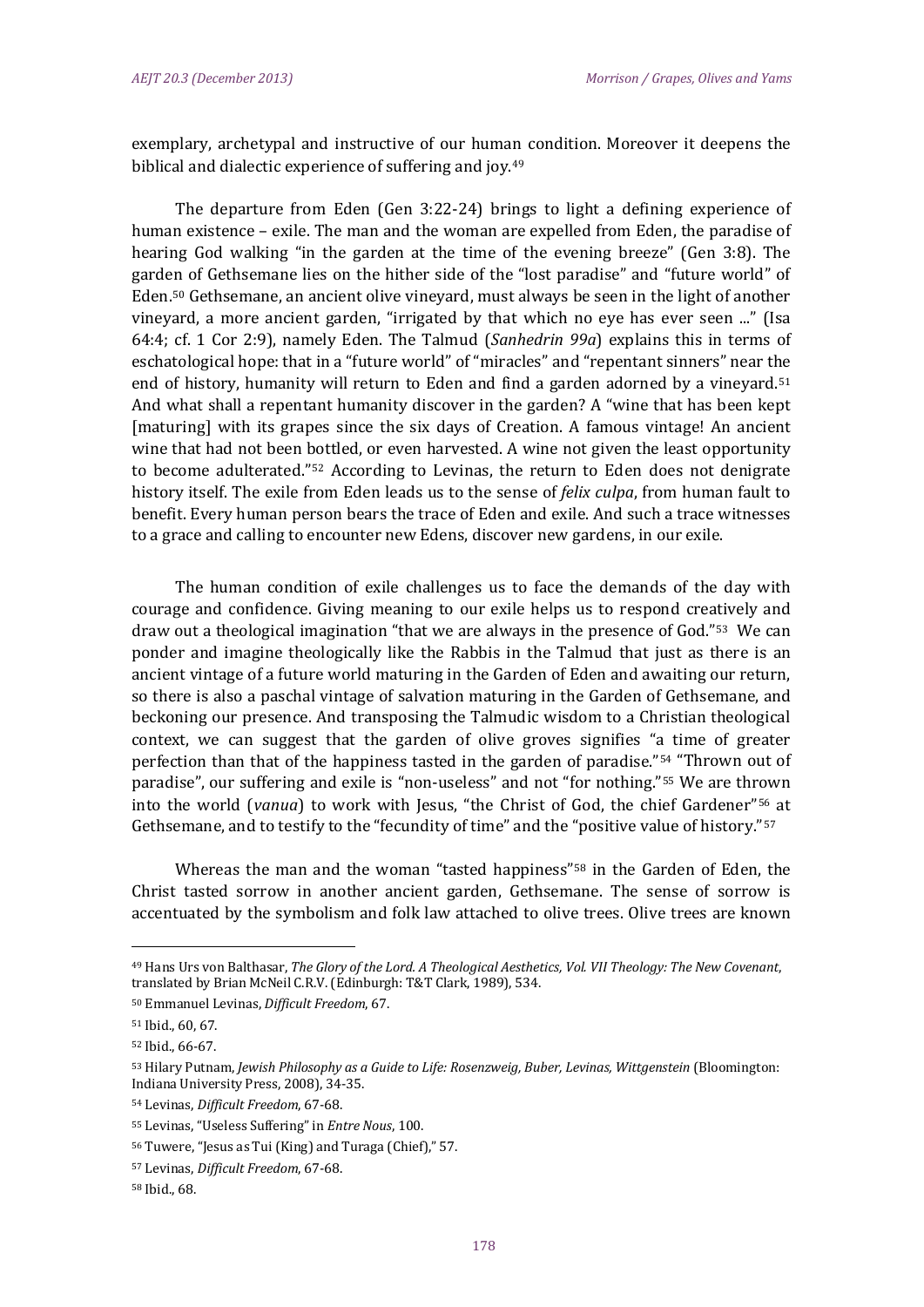to grow over 500 years. Moreover, "the olive trees of Gethsemane ... [a]ccording to popular folk law ... are thousands of years old and were growing during the time that Jesus was alive."[59](#page-9-0) Olive trees speak therefore of something immemorial, bearing a trace of an anarchic (without origin, literally the unoriginated) time, denoting an appeal of God-inthe-finite (In-finite) or the sense of God's immemorial transcendence of "*In* the beginning when God created the world" (Gen 1:1). Olive trees also bear something almost kenotic about their condition. As they age, the trunk becomes hollow. Like Christ self-empting himself before God the Father, olive trees evoke an "extreme grief." The following Jewish version of a common [fol](#page-9-1)ktale among Jews and Arabs places "a human face" to the olive tree's "hollowing trait"60 and grief:

The Jewish version describes widespread grief and mourning throughout the country after the second Temple was destroyed by the Babylonians. To demonstrate their extreme grief, all the trees of the country shed their leaves. After the trees were bare, they noticed the olive tree, which is by nature evergreen, still retained its leaves. Representatives of the trees approached the olive and asked, "Why don't you shed your leaves in grief over the destruction of the Temple?" The olive responded, "You, my brothers, show your grief on the outside for all to see. My grief will be carried within for all times." And so it is, that each year the olive eats away at itself in grief and sorrow until it is nothing more than a hollow strip of bark.<sup>[61](#page-9-2)</sup>

Stories help us to uncover truth and develop our theological imagination. In many ways, the olive tree itself represents Christ's paschal and kenotic character of bodiliness and diachrony (responsibility to the point of expiation for the other through time). Praying to the Father in the Garden of Olives, "yet not what I want but you want" (Matt 26:39), the chief Gardener, Jesus the Christ, could well be voicing the psalmist's prayer: "But I am like a green olive tree in the house of God. I trust in the steadfast love of God forever and ever" (Ps. 52:8). Here we may also turn to the Fijian wisdom of the garden: "*'Keimami qarave vata na Kalou na iteitei se were.'* (We [exclusive] serve together bo[th](#page-9-3) God and the garden). The two are interconnected so that one is essentially in the other."62 Drawing on from the Fijian theological imagination, we can see the bodiliness, truth and unity between Jesus and Gethsemane. God's good creation speaks through Christ and the olive tree; they are one (Ps 52:8). Creation's grief hollowing the olive tree symbolically testifies to the true beauty and good truth of Christ the chief Gardener's kenotic love for humanity and all creation.

The Jewish version of the olive tree's grief over the destruction of the Temple in Jerusalem serves to show the need recognise that suffering cannot simply be leashed by rationalisations, ideological interpretations or even "infantile religious feeling."[63](#page-9-4) Suffering is often a deeply internal experience. Henri Nouwen implies that the movement from suffering (such as loneliness) to a cognitive experience of suffering (through prayer and solitude) cannot readily be reduced to "articulation and understanding."[64](#page-9-5) Suffering is "so close" that "it is very hard to come in touch with it, to get a grasp on it, to get hold of it, or

<span id="page-9-0"></span><sup>59</sup> Michael Brown, "A Tree Pilgrimage in Israel," *American Forests* 112:4 (2007): 34.

<span id="page-9-1"></span><sup>60</sup> Ibid., 34-35.

<span id="page-9-2"></span><sup>61</sup> Ibid., 35.

<span id="page-9-3"></span><sup>62</sup> Tuwere, "Jesus as Tui (King) and Turaga (Chief)," 52.

<span id="page-9-4"></span><sup>63</sup> Levinas, *Difficult Freedom*, 143.

<span id="page-9-5"></span><sup>64</sup> Henri Nouwen, *Reaching Out* (London: Fount, 1996), 84.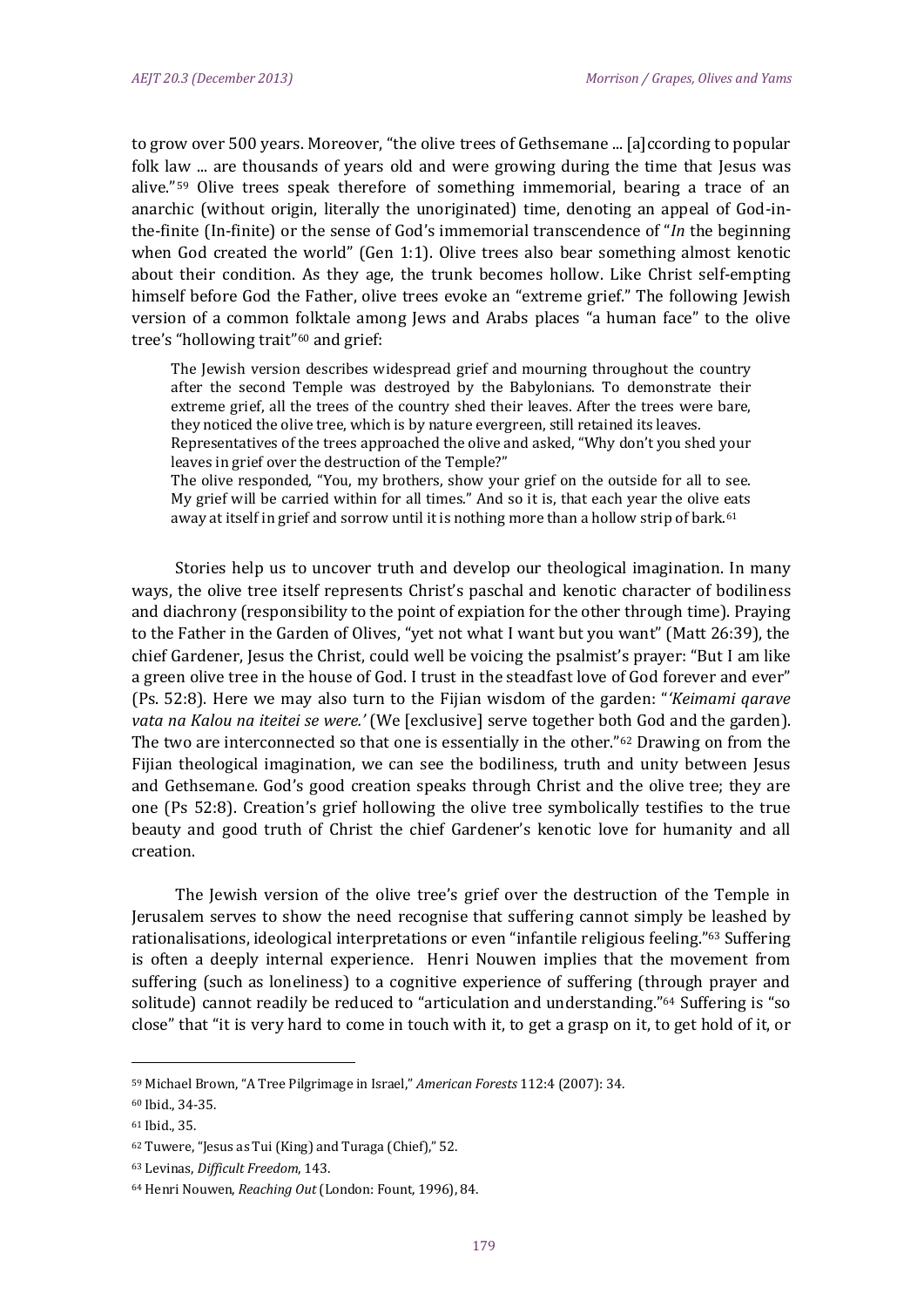even - to put a finger on it."<sup>65</sup> Perhaps the Oceanic garden represents a place to meet suffering in an interpersonal way. Hans Urs von Balthasar succinctly explains, "The deeper the suffering, the more our concepts fail us."[66](#page-10-1) The Oceanic garden then takes us beyond our totalising tendencies to a realm of non-indifference. In phenomenological (and Levinasian) terms, we can gain the insight that suffering speaks of a *noesis* ["the act of consciousness itself, the *cogitation*"] without a *noema* ["the objectifying act, the *cogitatum*"].[67](#page-10-2) In other words, the encounter of suffering in the innermost part of the self identifies a realm beyond the being of pride, envy, selfishness, hostility and acedia (spiritual torpor). This "beyond" signifies the realm of transcendence, love and the word of God in the Oceanic garden. Taking a diachronic form of otherness, the outpouring of grief and suffering in the Oceanic garden, relates the "kingdom of a non-thematizable God."[68](#page-10-3) In the Jewish folklore, the olive tree remarks, "My grief will be carried within for all times." There is something deeply paschal and revealing here. And when the Psalmist remarks, "But I am like a green olive tree in the house of God", we can almost touch upon the symbolism of the olive tree and Christ, of a mutual indwelling between the Garden and Christ Jesus. This is further telling because it reveals that Christ – "the chief Gardener," the immemorial vintage (John 1:1) and olive tree (Ps 52:8) – testifies to both Eden and Gethsemane as the messiah and Son of God.

"In" (recalling the sense of God-*in*-the-finite) the gardens of Oceania – on land or in the sea – remain the traces of Gethsemane and Eden. Eden, therefore is not necessarily a lost paradise, but a future world that Gethsemane proclaims through suffering, prayer and love. Gethsemane recalls an Edenic diachrony of responsibility: "the relationship with a past that is on the hither side of every present ... [an] everyday event of my responsibility for the faults or the misfortune of others."[69](#page-10-4) Hence, Christ in *vanua*, amongst the Oceanic "gardens of yams", reveals a theo-logic: that freedom begins with having a sense of possessing a covenant with God and with the community witnessed through the diachrony of time ("the lost time" that the world d[oe](#page-10-5)s not know) and the patience – the form of obedience and "anticipation" (of "death") $70 -$  of Gethsemane: "My Father, if this cannot pass unless I drink it, your will be done" (Matt26:42).

The garden of Gethsemane also serves to move us from a state of exile and suffering to the hope ("spark") of "eternal joy."[71](#page-10-6) Hans Urs von Balthasar remarks:

Thus the Christian dialectic of joy and Cross points to a mystery in the heart of God himself, where there reigns 'greater joy' in pardoning a sin that has caused pain (Lk 15:7), and where a feast must be held to celebrate the return of the one who had run off and been lost (Lk 15.23,32) and had caused the father so much suffering: indeed, more than this, where the Father causes the pain to himself by abandoning his much-beloved

<span id="page-10-0"></span><sup>65</sup> Ibid., 84.

<span id="page-10-1"></span><sup>66</sup> Hans Urs von Balthasar, *The Von Balthasar Reader*, edited by Medard Kehl and Werner Löser (Edinburgh: T&T Clark, 1982), 148 (from *Der dreifache Kranz* (Einsiedeln, 1977), 64-67).

<span id="page-10-2"></span><sup>67</sup> Morrison, *A Theology of Alterity*, 230. See also, Levinas, "Diachrony and Represenation" in *Entre Nous*, 175.

<span id="page-10-3"></span><sup>68</sup> Levinas, Otherwise than Being, 52.

<span id="page-10-5"></span><span id="page-10-4"></span><sup>69</sup> Ibid., 10.

<sup>70</sup> Ibid., 52.

<span id="page-10-6"></span><sup>71</sup> Von Balthasar, *The Glory of the Lord, Vol. VII*, 533.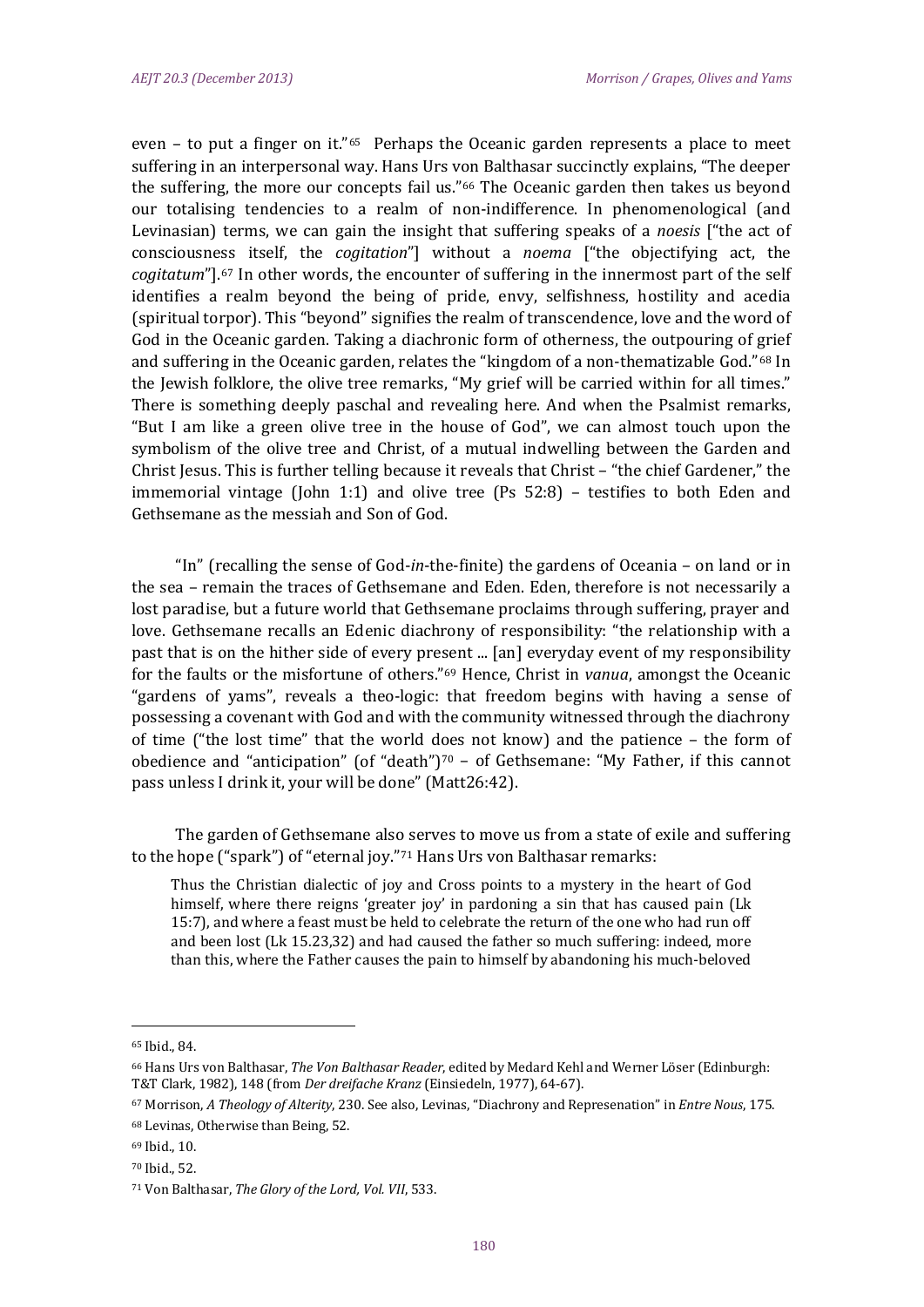only Son to the darkness, in order to have the joy that 'whoever believes in him should not perish, but should have eternal life' (Jn 3.16).[72](#page-11-0)

Given the Son is the forgiveness of sins, he holds the "fecundity of time" and the "positive value of history." Through a Trinitarian self-giving of love at Gethsemane, Jesus the chief Gardener of "grapes, olives and yams" breathes the hope of the Holy Spirit. And hoping in the garden of sacred soil, he bends in prayer envisioning the cross. By working in the garden and cultivating obedience to the Father's will, the Son reflects the ancient vintage and future world of "what no eye has seen, nor ear heard" (1 Cor 2:9). As the Messiah-in-the-garden, he now deeply grieves (Matt 26:38) over the destruction of "this temple" (Jn 2:19). Prostrating, working and praying in the sacred soil, he knows that his exile (and ours) does not end in death, but in victory over death in and through his resurrection. So the Christ's work of prayer unveils "a mystery in the heart of God": the garden is a place of otherness to the point of expiation, the "greater joy" of forgiveness, and the foretaste of eternal life.

Tuwere, transposing a Fijian creation myth to a Christian theological context, gives light to the garden as the locus of otherness and "right-relationship":

in the creation myth *kalou* means god or deity. The second syllable *lou* refers to the state of the yam garden when it is all covered by the intertwining green yam leaves during September and October or spring time. This time of year is called *vula itubutubu* (month of growth). *Kalou* (God) therefore means 'living reality,' or 'giver of life.' *Lou* stands for fullness of life in the *were*. This fullness of life is brought about by the exercise of right relationship in the entire garden.<sup>[73](#page-11-1)</sup>

Tuwere's reflection on the fecundity of God (*Kalou*) in the yam garden during Spring initiates a sense of divine maternity as the source of life in the garden. Kalao (God) is "the giver of life." Bringing von Balthasar's theological aesethetics and Tuwere's contextual transposition together, we can gain the insight that the Oceanic garden is the place and source of mercy (maternity), forgiveness and the meaning of life, and a locus to encounter God's "living reality" – the "greater joy" over the repentance of sins and the healing of broken relationships. The Oceanic garden, therefore, containing the sacred soil, vegetables, fruit and trees, signifies God as the Giver-of-life. And in all the gardens of the pacific, whether in, for example, Fiji, Aotearoa New Zealand, Papua New Guinea or the Cook Islands, "to exercise right relationships" unconceals an immemorial and diachronic trace of Eden and Gethsemane: a future world and a revelation of Christ as the forgiveness of sins. Where there are po[liti](#page-11-2)cal and social conflicts such as "the unsettling political situation in present-day Fiji"74 or economic poverty, environmental threats and family feuds going back generations, the Oceanic garden henceforth signifies an ever-present hope of the "greater joy" and "living reality" of God's mercy and reign.

<span id="page-11-0"></span><sup>72</sup> Ibid., 533. Balthasar's emphasis on the Father's suffering and abandonment of the Son serves to theologically dramatise how an "infinite distance" between the Father and the Son underlines "the sinner's mode of alienation from God." Moreover, Balthasar further explains that such "infinite distance" highlighting the sinner's God-forsakenness "will remain forever the highest revelation known to the world of the diastasis (within the eternal being of God) between the Father and the Son in the Holy Spirit." See Hans Urs von Balthasar, *Theo-Drama: Theological Dramatic Theory. II. Dramatis Personae: Person in Christ*, transl. By Graham Harrison (San Francisco: Ignatius Press, 1992), 228.

<span id="page-11-1"></span><sup>73</sup> Tuwere, "Jesus as Tui (King) and Turaga (Chief)," 57.

<span id="page-11-2"></span><sup>74</sup> Ibid., 54.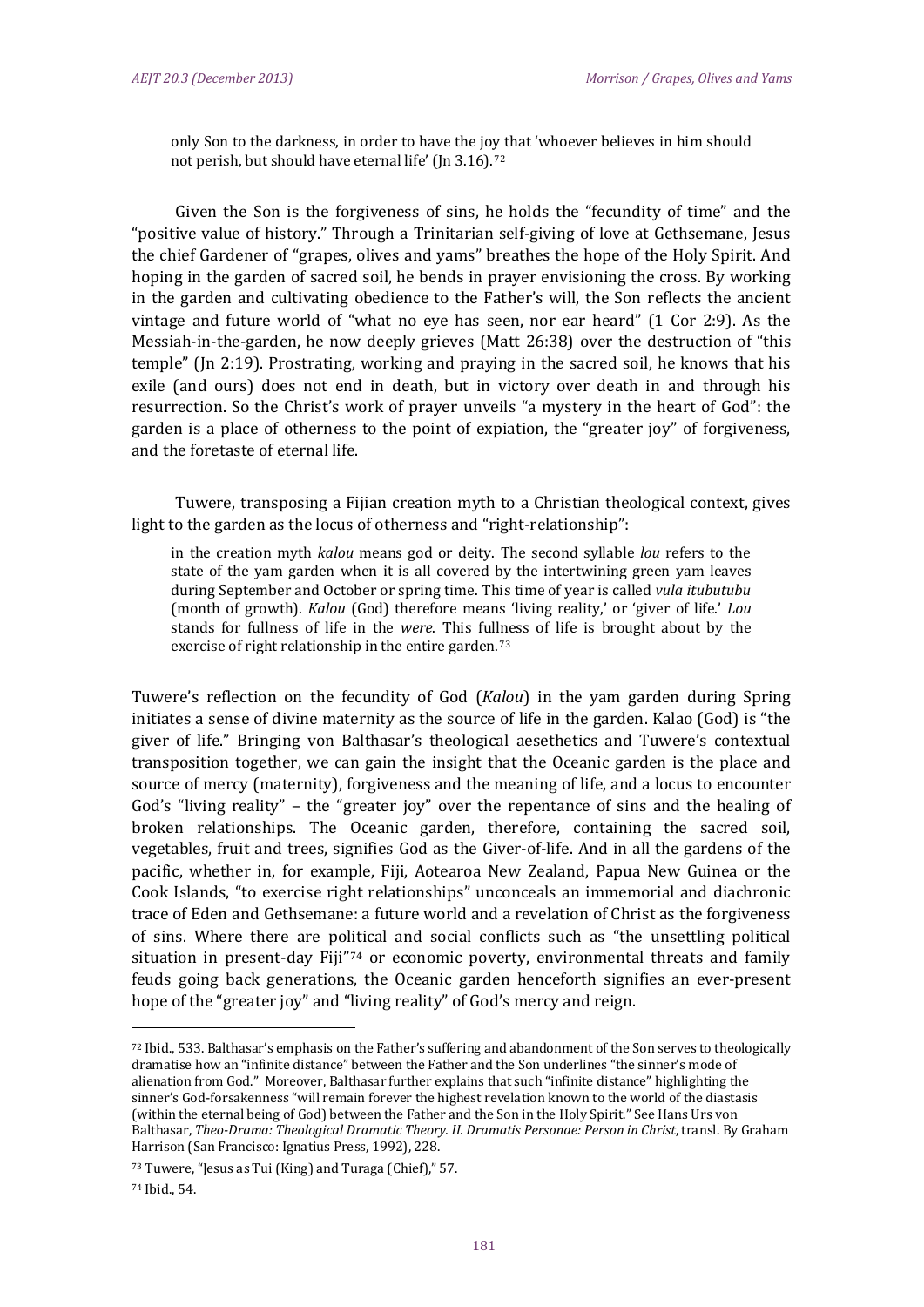Together, the gardens and peoples of Oceania offer a vision of "greater joy" and "the fullness of life", namely "the intertwining green yam leaves" of freedom and responsibility. Freedom instils the courage and confidence to face the horror of anonymous and depersonalising evil. And responsibility yields a response of prayer and sacrifice, the practice of forgiveness, the gift of oneself for others, and the ability to hear God's word in the neighbour's face. The sense of the Oceanic garden speaks intimately of hope for the reign of God. And for sense to mature into meaning, the *were* invites a liturgy of responsibility to work amongst the yams in the hope of yielding the freedom of the risen Christ. And further, just as the Gardens of Eden and Gethsemane extend through and beyond time to communicate God's Kingdom, so "the *were* or garden" extends to the ocean as well: "The *were* or garden we are now explor[in](#page-12-0)g has to do not only with what we see growing on the land but the sea or ocean as well."75

### CONCLUSION: THE OCEANIC GARDEN OF MATERNITY AND MERCY

Developing a theological perspective of the ocean, the Tongan Anglican theologian and bishop, Winston Halapua provides an instructive reflection on "God the Ocean": "In the word *theomoana* – 'God the Ocean' – *moana* is used to express the world-encompassing, interconnecting nature of God. The use of '*moana*' points to the God of flowing unity, whose being is ever life-giving, dynamic and embracing."<sup>76</sup> He identifies five key qualities at the heart of *Theomoana*: "1. *manaakitanga* (hospitality), 2. *moana/tikanga* (identity), 3. *kotahitanga* (unity and diversity), 4. *talanoa* (sharing stories/flowing together)) and 5. *taonga* (the sharing of gifts).["77](#page-12-2) These five qualities reveal that lying at the heart of the peoples of the pacific (*vanua*) is something inherently "Trinitarian" and perichoretic, namely the "dynamic rhythm" and "flowing" of personal relations.[78](#page-12-3) The God of the Universe who is also the God of the Oceans (*Theomoana*) weaves an Oceanic gift, as it were, of hope for the reign of God. These fives qualities inherent in God's reign portray an ethical and eschatological vision for the Oceanic garden, covering both land and sea. Yet, the challenge for the peoples of Oceania is not to lose a sense of the garden and its traces of Eden and Gethsemane. Tuwere, bringing to light a maternal and universal sense of *vanua* (land) and *were* (garden), reflects:

To be cut off from one's *vanua* or *were* is to be cut out from one's source of life, one's mother as it were. *Vanua* and motherhood are identical. And *were* or *vanua* may refer to a village, an island, a people, or simply a given place. The whole of Oceania or even the whole cosmos or world may be called a *were*.[79](#page-12-4)

There is an important connection to be made between the Oceanic garden and motherhood. It is important because it gives voice to the maternity of God, namely mercy. Emmanuel Levinas helps to provide a biblical context through his Talmudic reflection on the word, "Merciful", in relation to naming God as "the Merciful One":

<span id="page-12-0"></span><sup>75</sup> Ibid., 57.

<span id="page-12-1"></span><sup>76</sup> Winston Halapua, "Theomoana: *Toward an Oceanic Theology*," in Gira, Irarrázaval, and Wainwright (eds.,), *Oceania and Indigenous Theologies*, 26-27.

<span id="page-12-3"></span><span id="page-12-2"></span><sup>77</sup> Ibid., 26.

<sup>78</sup> Ibid., 26.

<span id="page-12-4"></span><sup>79</sup> Tuwere, "Jesus as Tui (King) and Turaga (Chief)," 52-53.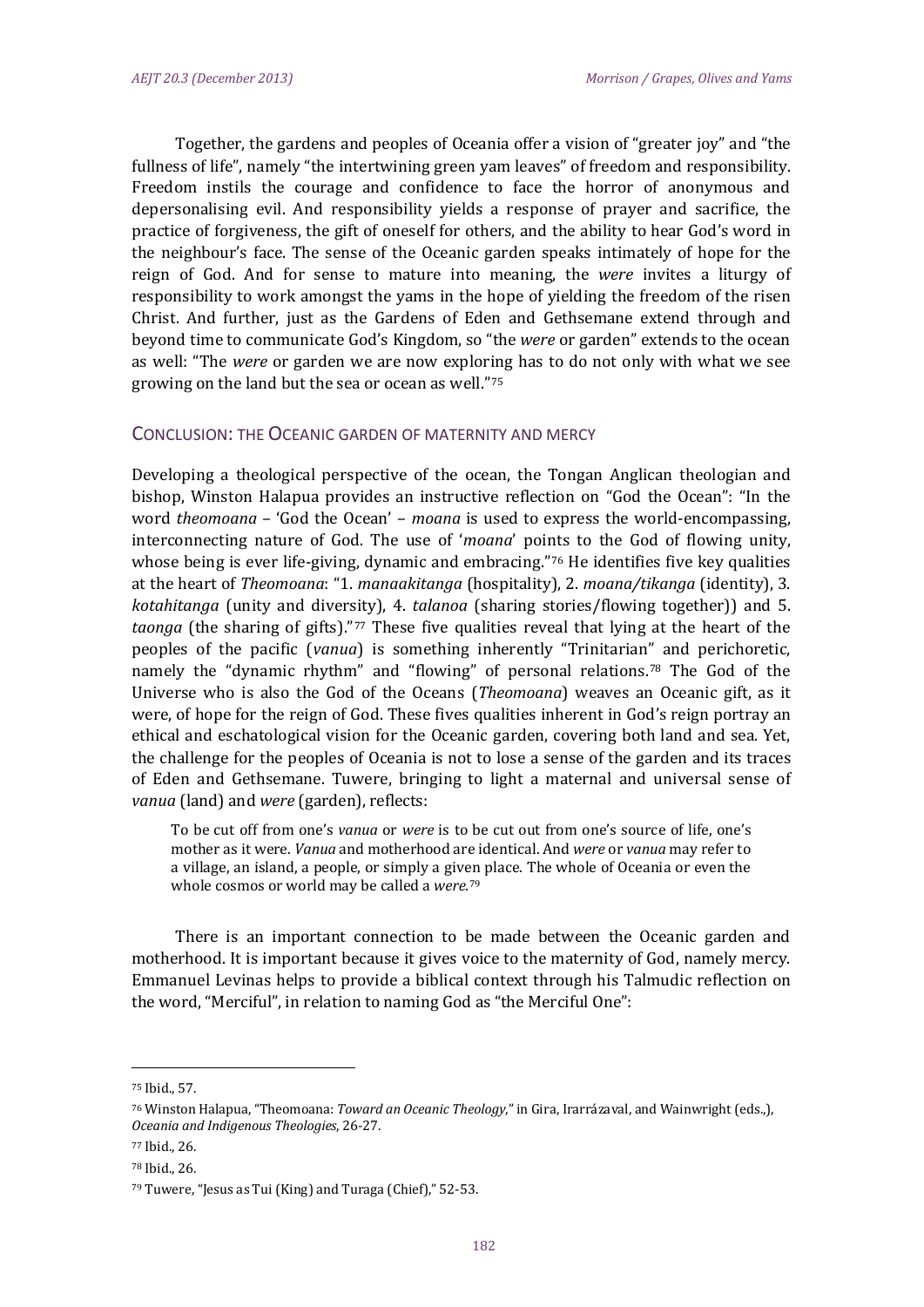First, what is the meaning of the word merciful (*Rakhmana*), which comes back constant in this text? It means the Torah itself or the Eternal One, the Eternal One defined by Mercy. But this translation is altogether inadequate. *Rakhamim* (Mercy), which the Aramaic term *Rakhmana* evokes, goes back to the word *Rekhem*, which means uterus. *Rakhamim* is the relation of the uterus to the *other*, whose gestation takes place within it. *Rakhamim* is maternity itself. God as merciful is God defined by maternity. A feminine element stirred in the depth of this mercy.[80](#page-13-0)

At the heart of the Tri-personal God is relationality and maternity. Through welcoming family, friends, strangers and enemies, working towards an identity of otherness through time (diachrony), achieving a sense of non-indifference (unity and diversity), taking the courage to be vulnerable and move towards conversation, there is the maternity of sharing stories and gifts. And in the Oceanic garden of God's reign, a maternal and eternal, divine gift awaits: mercy. Giving fecundity to time and a positive value to history, the garden gestates the promise and story of mercy: "Blessed are the merciful, for they will receive mercy" (Matt 5:7). To be maternal and merciful like the garden of yams in Oceania is to witness to the Father's reign and resurrection effect: "Blessed be the God and Father of our Lord Jesus Christ! By his great mercy he has given us a new birth into a living hope through the resurrection of Jesus Christ from dead" (1 Peter 1:3).

The Oceanic garden of "grapes, olives and yams", unveiling the traces of Eden and Gethsemane, yields the trace of "the maternal element in divine paternity."[81](#page-13-1) The garden in Oceania par excellence represents the locus to be merciful and maternal like God, savouring hope for miracles, the repentance of sins and the healing of broken relationships. Our exile from Eden is not useless and for nothing. Nor is our condition of sharing Christ's suffering in Gethsemane. The Oceanic garden, whether of the land or of sea, possesses the truth of bodiliness: to be merciful in the mercy of God. And to partake of the "true food" of mercy in the garden is to drink of an ancient and Edenic vintage of a future world of "what no eye has seen" (1 Cor 2:9) as much as it is to take to heart Christ's suffering at Gethsemane and become like the olive tree, "A good olive tree, fair with goodly fruit" (Jer 11:16). Of "grapes, olives and yams", we encounter the "delicious solitude", substance, beauty and otherness of the Gardens of Eden and Gethsemane revealed in the goodness and hopes of the peoples and gardens of Oceania. Together, this reveals hope for Oceanic theologies to draw value from contextualisation, insights from enculturation and the challenges of inculturation.

Theology itself owes much to the tradition of onto-theology. But Pacific theologies can help western theologians to overcome the failings implicit in onto-theology, and allow reason to inform faith in a garden of mercy and hope for the reign of God. In this way, an Oceanic theology of the garden teaches us to journey beyond Being (and ontologic[al](#page-13-2)  tendencies to reduce God to totalising tendencies) towards "possessing peace and love"<sup>82</sup> and even risk returning to Being (ontology) with a Trinitarian praxis of adoring the Father, working with Jesus the Chief Gardener and breathing hope through the Holy Spirit. The

<span id="page-13-0"></span><sup>80</sup> Emmanuel Levinas, "Damages Due to Fire, From the Tractate *Baba Kama*, P.60a-b" in *Nine Talmudic Readings*, translated by Annette Aronowicz (Indiana IN: Indiana University Press, 1990), 183.

<span id="page-13-1"></span><sup>81</sup> Ibid., 183.

<span id="page-13-2"></span><sup>82</sup> Morrison, *A Theology of Alterity*, 34.